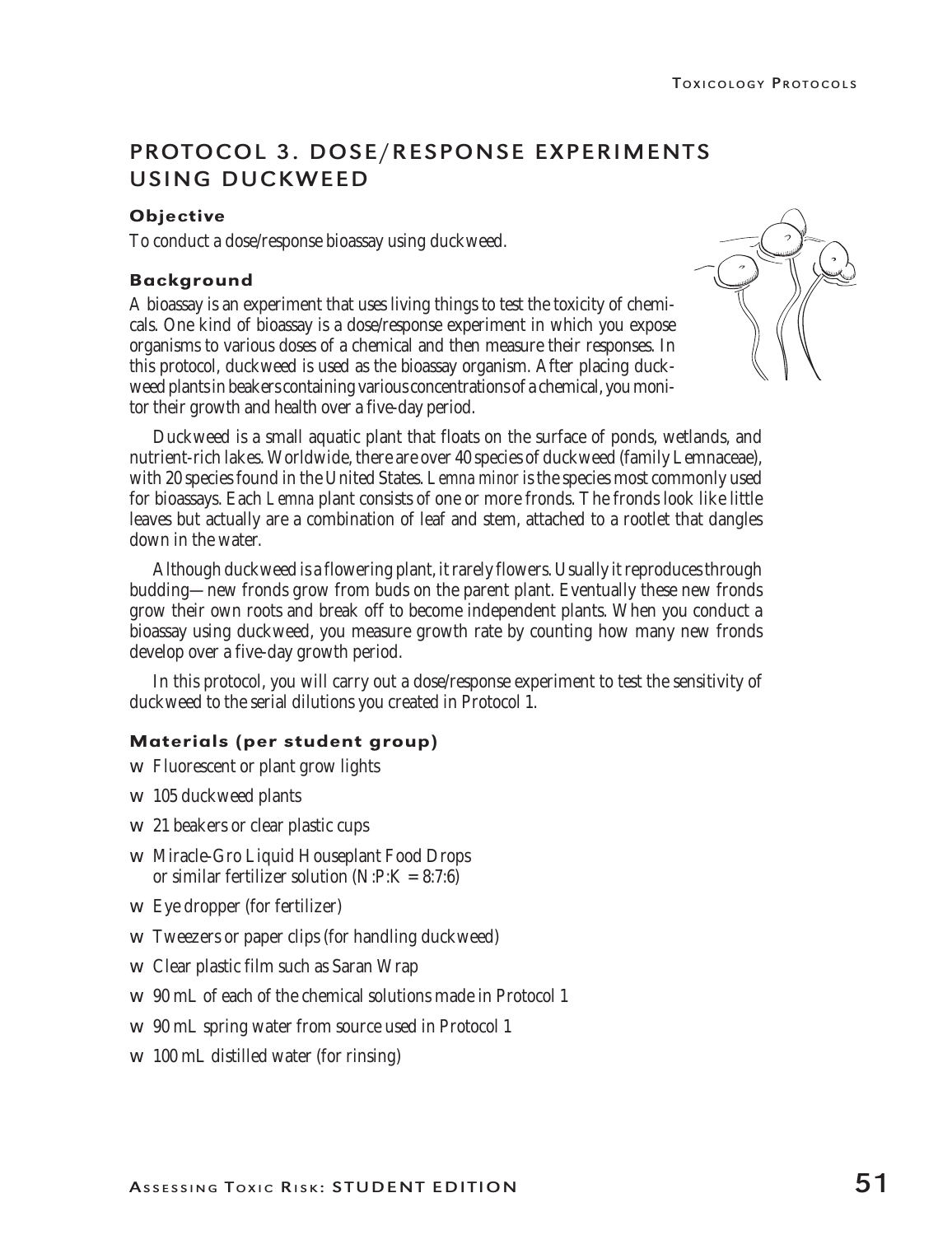## Procedure

- 1. Label beakers or cups with your name, the date, and the solution concentrations listed in Table 2.1 (p. 41). Label the final three beakers "control" (three beakers per concentration).
- 2. Pour 30 mL solution into each of the beakers, following the labels for solution concentrations. In the control beakers, use spring water instead of a chemical solution. Add one drop of liquid fertilizer to each beaker.
- 3. Using tweezers or an unfolded paper clip, gently transfer five duckweed plants into each beaker. (Avoid using your fingers because that could introduce other chemicals into your culture solutions.) Choose only green, healthy-looking plants that have two fronds apiece and are approximately the same size.
- 4. Cover the beakers with clear plastic film, and place them under 24-hour fluorescent or plant grow lights. (Artificial lighting is optimal because it provides consistent conditions from one experiment to another. Indirect natural lighting is an acceptable alternative. Avoid placing the beakers directly in a sunny window because overheating may cause the duckweeds to get scorched.)
- 5. Let the beakers sit undisturbed for five days. Keep them covered with plastic, and do not add water to them during this time.
- 6. At the end of the five-day growth period, count the number of fronds in each beaker. It may be difficult to decide which fronds are real, and which are too small to count. The important thing is to be consistent so that your results will be comparable across treatments.
- 7. Record your data in Table 2.3 and make notes about any plants that are yellow, rootless, or sinking, or that otherwise appear unhealthy.
- 8. Using Figure 2.3, graph the mean (average) for each treatment. Then analyze your data using the guidelines below.

# Analysis

## Comparison to the Control

The first thing to check is your control (the beakers that contain just spring water and fertilizer solution). The purpose of the control is to identify how well the duckweed will grow under uncontaminated conditions.

You can expect the number of fronds to roughly double in the control beakers during the five-day incubation period. If your control plants did not grow much or do not look healthy, something may have gone wrong in your experiment. Perhaps the nutrient solution was too strong or too weak, or the plants were not healthy to begin with. Or maybe a problem developed with the environmental conditions. Did the solutions get too hot, too dry, or contaminated in some way?

## Analysis of Trends

Looking at your graph (Figure 2.3), do you notice any trends? For example, does the toxicity of your test chemical appear to increase as the concentration increases, or does it stay the same from one concentration to the next? Are there any data that don't seem to make sense?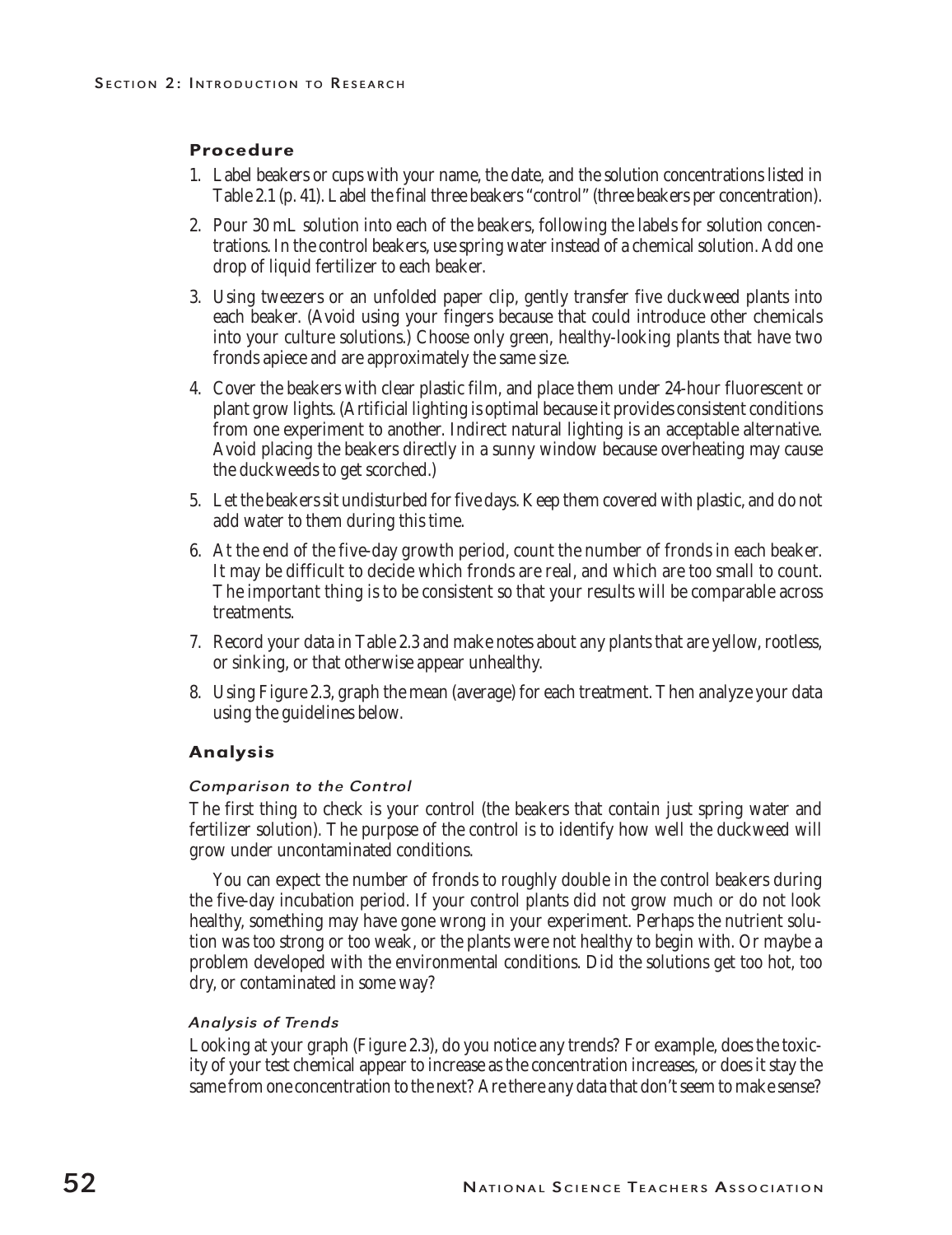If so, make a note of these and try to think of any possible explanations for why they are different from your expectations.

#### A Look at Variability

The means for each treatment tell only part of the story. It is also useful to take a look at the individual data points (the number of fronds in each of the three beakers) to get an idea how much variability exists within each treatment. Try graphing individual data points for each treatment. The wider the spread between data points, the greater the variability within that treatment. The more variability there is within each treatment, the less confident you can be that one treatment is different from another, even if the means appear different on your bar graph (Figure 2.3).

Because of individual differences among organisms, you shouldn't expect each plant to respond in exactly the same way. However, it is reasonable to expect that the groups of individuals in each treatment will follow predictable trends. Did replicate beakers have similar numbers of duckweed fronds at the end of the five-day growth period? If your data are more variable than you think is reasonable, you could look into the potential sources of this variability. For example, did the plants appear to be healthy at the beginning of your experiment, or were they already stressed? Were the serial dilutions carefully made according to directions? Did one person do all the counting of duckweed fronds, or did two or more people share this task? Based on your experience with this bioassay protocol, what ideas do you have for reducing variability caused by measurement techniques?

#### Estimating the TC50

The next step in your data analysis is to figure out how to answer the question:

#### *How toxic is the solution or sample to the type of organism you tested?*

In bioassays there are two ways to report results: LC50, the lethal concentration that kills 50% of the test organisms, and TC50, the toxic concentration that causes organisms to grow 50% as well as a control group. In duckweed bioassays, the plants don't necessarily die they may just grow more slowly than they would in a less toxic solution. So in this case use the TC50 to represent the concentration at which the duckweed in the treatment grow approximately half as well as those in the control group.

Using Figure 2.3, you can estimate at what concentration the duckweed has grown roughly half as much as the plants in the control group. If none of your concentrations produce rates that are close to half those of the control, it makes sense to report the TC50 as a range rather than a single number. For example, you might have to say that the TC50 is greater than or less than all the concentrations you tested, or that it lies somewhere between two of your tested concentrations.

#### Drawing Conclusions about Toxicity

After you have estimated the TC50 for your experiment, you will be able to use this number to make a statement about the toxicity of the substance you were testing. Usually this statement will be something like:

*The TC50 for chemical X and duckweed growth is in the range of \_\_ to \_\_.*